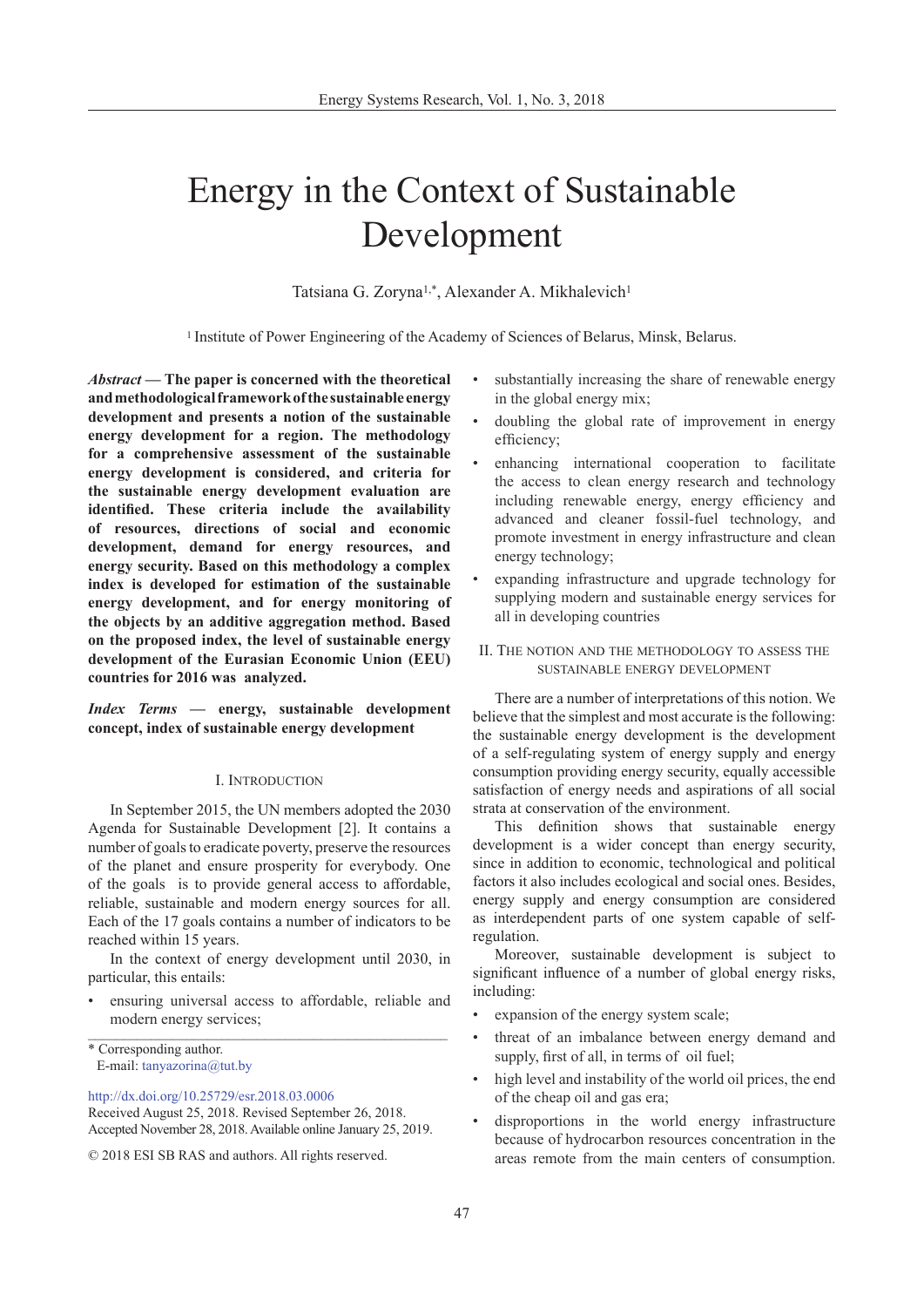90% of the world GDP is produced in the countries importing energy resources;

- risks of natural and technogenic catastrophes and system accidents, in part because of terrorist and subversive actions:
- negative environmental impact of energy;
- wide scale of energy poverty which means 2 billion people lacking the opportunity to use energy services in acceptable commercial and technological conditions.

The theory and practice of using the concept of sustainable development in energy have various approaches to understanding and methods to assess the condition of the given sector from the point of view of sustainable development. The issues of sustainable energy development were considered in the studies conducted by such experts as D. L. Green [2], I. Dincer [3], S. Connors [4], M.V. Myasnikovich [5], K. Prandecki [6], H. Rogall [7], G.W. Frey [8], etc. The methodologies for assessment of sustainable energy development were worked out by the World Energy Council [9] and Georgia Institute of Technology, USA [10].

At the same time, the existing approaches are focused on the determination of separate elements and factors characterizing sustainable energy development rather than on comprehensive consideration of this phenomenon.

Based on an analysis of the studies carried out by national and foreign scientists, we have identified the indicators of sustainable energy development.

All these factors can be divided into the following categories:

1) by the direction of influence – into external and internal ones;

2) by the sphere they relate to – into economic, technological, social, and ecological ones;

3) by the assessment principles of the sustainable energy development – into availability of resources, the directions of social and economic development, demand for energy resources, energy security.

A method to calculate the indicators of sustainable energy development is presented in Table 1.

The weight of the indicators is determined by the method of group expert assessment at direct estimation. At the same time, each expert establishes preferences of indicators when comparing all possible pairs, i.e. considering all possible pairs of indicators the expert establishes in each of them the reason, which, according to their opinion, exerts a greater influence on the result [12].

According to the Concept of sustainable development [1] and taking into account the specific features of energy distinguishing it from other industries (involvement in provision of the national security, mandatory generating capacity reserve, etc.), the economic, technological, social and ecological aspects are equivalent. In this regard, the identical weight equal to 0.25 is assigned to each of the factors.

In this stage, the index is calculated according to the following formula:

|  | Table 1. A method to calculate the indicators characterizing |  |  |  |  |
|--|--------------------------------------------------------------|--|--|--|--|
|  | sustainable energy development and their classificationt.    |  |  |  |  |

| Factor        | Indicator                                                                                | Explanations concerning calculation                                                                                                                                                                                                                                                                                                                                                                                                                         |  |  |  |
|---------------|------------------------------------------------------------------------------------------|-------------------------------------------------------------------------------------------------------------------------------------------------------------------------------------------------------------------------------------------------------------------------------------------------------------------------------------------------------------------------------------------------------------------------------------------------------------|--|--|--|
|               | Availability of<br>credit resources                                                      | Difference of 1 and the average<br>interest rate for the credits and<br>deposits of banks in national<br>currency                                                                                                                                                                                                                                                                                                                                           |  |  |  |
| Economic      | Share of energy in<br>GDP                                                                | Ratio of the sum of the energy<br>industries output to the total output                                                                                                                                                                                                                                                                                                                                                                                     |  |  |  |
|               | Return on energy<br>sales                                                                | Ratio of the sum of the energy<br>industries gross profit to the total<br>energy industries gross revenue                                                                                                                                                                                                                                                                                                                                                   |  |  |  |
|               | Share of non-<br>dominant energy<br>resources in<br>the total energy<br>resources import | Difference of 1 and the share of the<br>dominant energy resource in the total<br>energy resources import                                                                                                                                                                                                                                                                                                                                                    |  |  |  |
|               | Share of own<br>energy resources<br>in the total energy<br>consumption                   | Difference of 1 and the share of the<br>imported energy resources in the<br>total energy consumption                                                                                                                                                                                                                                                                                                                                                        |  |  |  |
|               | Share of<br>investment in<br>energy                                                      | Ratio of investment into the energy<br>industries to the total investment                                                                                                                                                                                                                                                                                                                                                                                   |  |  |  |
|               | Energy-GDP ratio                                                                         | Ratio of energy consumption to GDP                                                                                                                                                                                                                                                                                                                                                                                                                          |  |  |  |
| Technological | Share of capacities<br>not involved in the<br>energy industry                            | Difference of 1 and the ratio of<br>the sum of primary oil refining<br>volume, electricity production, gas<br>through gas pipelines transportation<br>volume and oil through oil pipelines<br>transportation volume converted<br>to uniform measurement units,<br>to the total capacities for primary<br>oil refining, electricity generating<br>capacities, gas pipelines capacity and<br>oil pipelines capacity converted to<br>uniform measurement units |  |  |  |
|               | Employment rate                                                                          | Difference of 1 and the share of the<br>unemployed in the total labor force                                                                                                                                                                                                                                                                                                                                                                                 |  |  |  |
|               | Education                                                                                | The indicator of the same name from<br>HDI is used [11]                                                                                                                                                                                                                                                                                                                                                                                                     |  |  |  |
| ડે            | Availability of fuel<br>and energy for<br>population                                     | Difference of 1 and the relation of<br>fuel and energy expenses to the total<br>expenses of households                                                                                                                                                                                                                                                                                                                                                      |  |  |  |
|               | Population<br>electrification rate                                                       | Share of the population having<br>access to electricity                                                                                                                                                                                                                                                                                                                                                                                                     |  |  |  |
|               | Forest area level                                                                        | Share of the forest area in the total<br>land area of the country                                                                                                                                                                                                                                                                                                                                                                                           |  |  |  |
|               | Life expectancy                                                                          | The indicator of the same name from<br>HDI is used [11]                                                                                                                                                                                                                                                                                                                                                                                                     |  |  |  |
| Ecological    | Coefficient<br>of reducing<br>energy resources<br>consumption                            | Difference of 1 and the ratio of<br>energy resources consumption for<br>the reporting period to that in the<br>previous year                                                                                                                                                                                                                                                                                                                                |  |  |  |
|               | CO <sub>2</sub> emissions<br>caused by energy<br>consumption per<br>capita               | Difference of 1 and volume of CO2<br>emissions from energy consumption<br>divided by the population number                                                                                                                                                                                                                                                                                                                                                  |  |  |  |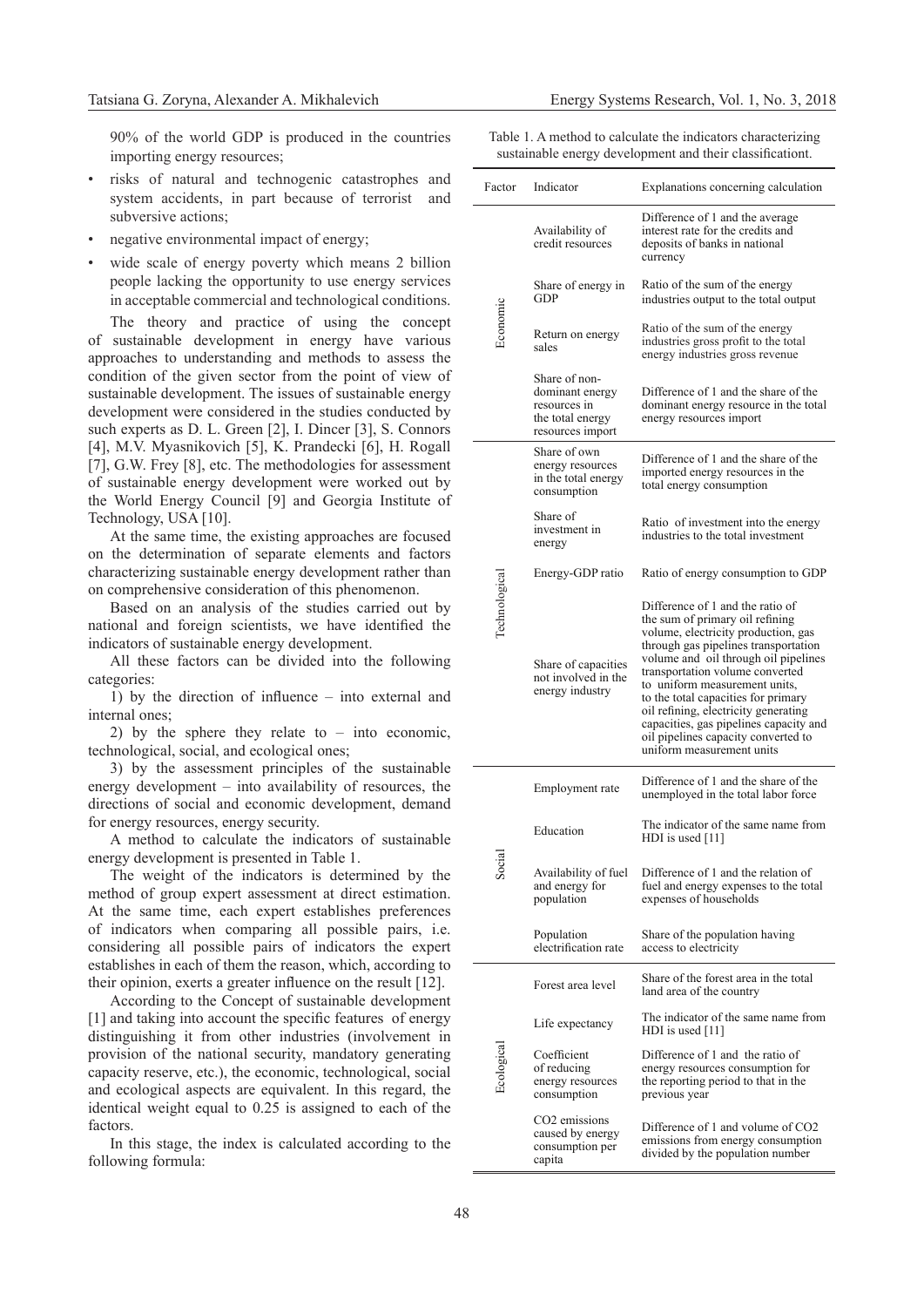| Indicator                                                                            | Weight | <b>Belarus</b> | Russia | Kazakhstan | Kyrgyzstan | Armenia |
|--------------------------------------------------------------------------------------|--------|----------------|--------|------------|------------|---------|
| Group indicators charac-<br>terizing economic factors                                | 0,250  | 0,379          | 0,442  | 0,414      | 0,321      | 0,316   |
| Availability of credit<br>resources                                                  | 0,285  | 0,739          | 0,866  | 0,834      | 0,778      | 0,840   |
| Share of energy in GDP                                                               | 0,194  | 0,115          | 0,226  | 0,134      | 0,048      | 0,046   |
| Return on sales in energy                                                            | 0,306  | 0,131          | 0,120  | 0,281      | 0,000      | 0,098   |
| Share of non-dominant<br>energy resources in the<br>total energy resources<br>import | 0,215  | 0,492          | 0,535  | 0,298      | 0,419      | 0,174   |
| Group indicators char-<br>acterizing technological<br>factors                        | 0,250  | 0,418          | 0,616  | 0,642      | 0,651      | 0,509   |
| Share of own energy re-<br>sources in the total energy<br>consumption                | 0,267  | 0,146          | 1,000  | 0,917      | 0,759      | 0,304   |
| Share of investment in<br>energy                                                     | 0,276  | 0,174          | 0,281  | 0,343      | 0,191      | 0,076   |
| Energy-GDP ratio                                                                     | 0,285  | 0,929          | 0,918  | 0,924      | 0,914      | 0,946   |
| Share of capacities not<br>involved in the energy<br>industry                        | 0,172  | 0,383          | 0,055  | 0,229      | 0,784      | 0,796   |
| Group indicators charac-<br>terizing social factors                                  | 0,250  | 0,923          | 0,908  | 0,925      | 0,900      | 0,826   |
| Employment rate                                                                      | 0,210  | 0,950          | 0,945  | 0,950      | 0,923      | 0,824   |
| Education                                                                            | 0,198  | 0,796          | 0,804  | 0,794      | 0,664      | 0,743   |
| Availability of fuel and<br>energy for population                                    | 0,372  | 0,929          | 0,887  | 0,935      | 0,956      | 0,769   |
| Population electrifica-<br>tion rate                                                 | 0,220  | 1,000          | 1,000  | 1,000      | 0,998      | 1,000   |
| Group indicators charac-<br>terizing ecological factors                              | 0,250  | 0,566          | 0,577  | 0,378      | 0,418      | 0,461   |
| Forest area level                                                                    | 0,404  | 0,425          | 0,498  | 0,012      | 0,033      | 0,117   |
| Life expectancy                                                                      | 0,138  | 0,792          | 0,773  | 0,763      | 0,781      | 0,844   |
| Coefficient of reducing<br>energy resources con-<br>sumption                         | 0,156  | 0,010          | 0,015  | 0,000      | 0,000      | 0,000   |
| CO2 emissions from<br>energy consumption per<br>capita                               | 0,302  | 0,939          | 0,883  | 0,887      | 0,983      | 0,982   |
| Index of sustainable<br>energy development                                           | 1,000  | 0,571          | 0,636  | 0,590      | 0,573      | 0,528   |

## Table 2. Initial data and calculation results of the index of sustainable energy development for the EEU in 2016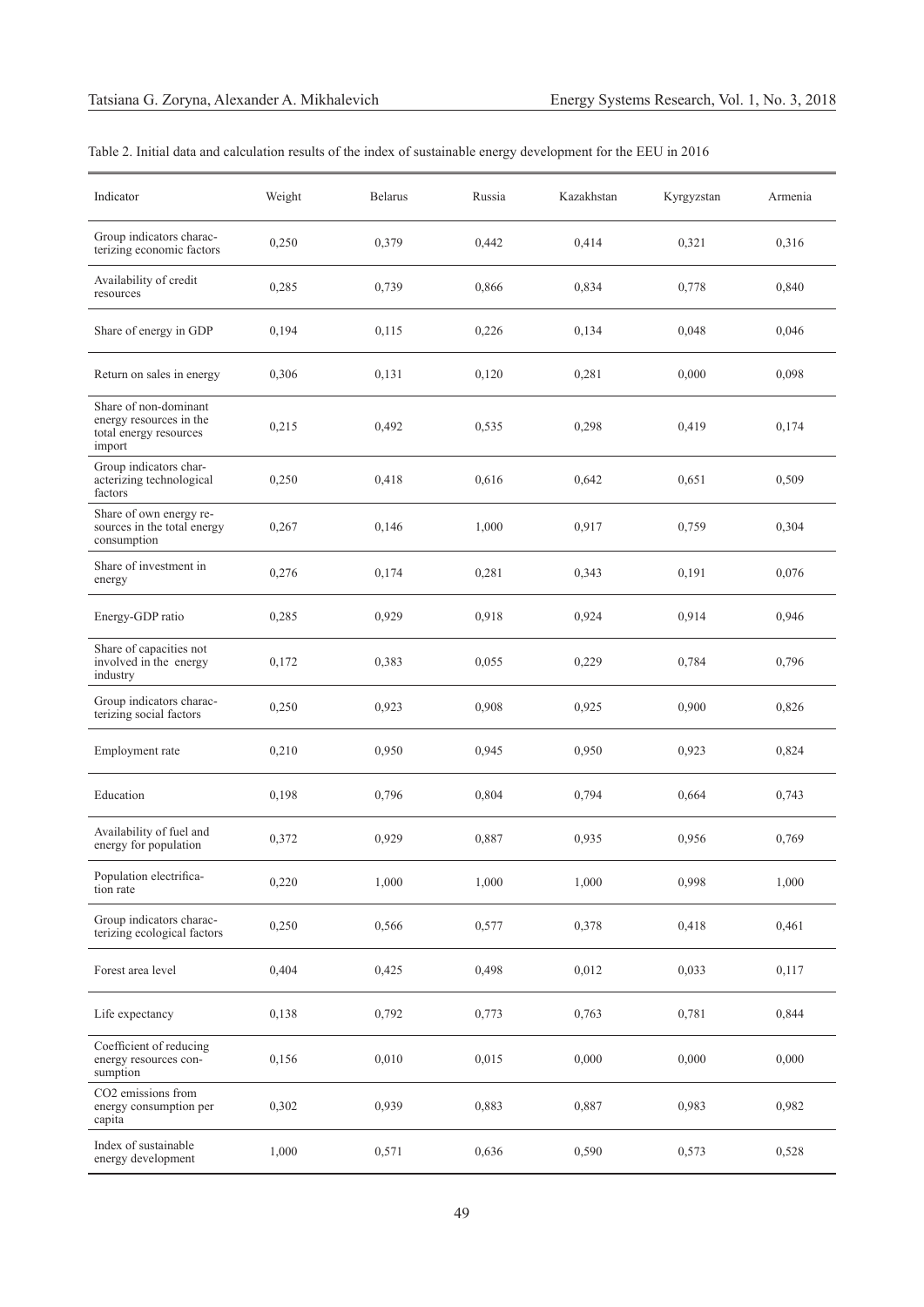

*Fig. 1. Index of sustainable energy development for the EEU countries in 2016.*



*Fig 2. Group indicators characterizing economic factors of the EEU countries sustainable energy development in 2016.*

## $I = \sum_{j=1}^{k} z_j \sum_{i=1}^{m} x_{ij} f_{ij},$

where  $I$  – index of sustainable energy development;  $z_j$  – weight of j factor ;  $x_{ij}$ - weight of i indicator for *j* factor;  $f_{ii}$ - value of *i* indicator for *j* factor;  $k$  – number of factors; *m*–number of indicators.

## III. Ranking of countries on the level of sustainable energy development

After calculation of the indices of sustainable energy development for different countries, they were ranked. The country with the highest value of the index is assigned 1.

On the basis of the given methodology, the index of sustainable energy development for the EEU (the Eurasian Economic Union) countries in 2016 was calculated (Table 2). Sources of information for calculating the index were the data of national statistics, the database of the International Energy Agency and the World Bank.

As evidenced by Figure 1, Russia is ranked first in the level of sustainable energy development in 2016, Kazakhstan is the second. Belarus and Kyrgyzstan are at a close level; Armenia is the last among the EEU countries. In general, for the EEU countries, except for Russia, the value of the index characterizing the level of sustainable energy development varies from 0.500 to 0.600, for Russia it exceeds 0.600.



*Fig 3. Group indicators characterizing technological factors of the EEU countries sustainable energy development in 2016.*



*Fig. 4. Group indicators characterizing social factors of the EEU countries sustainable energy development in 2016.*

Figure 2 shows the group indicator characterizing economic factors of the EEU countries sustainable energy development in 2016.

As seen from Figure 2, Russia is ranked first in the group indicator characterizing economic factors of sustainable energy development. This is caused, first of all, by the absence of imported energy resources in its energy consumption and the highest share of energy in GDP among the countries under analysis. Kazakhstan is the second. This country had the highest profitability of energy among



*Fig. 5. Group indicators characterizing ecological factors of the EEU countries sustainable energy development in 2016.*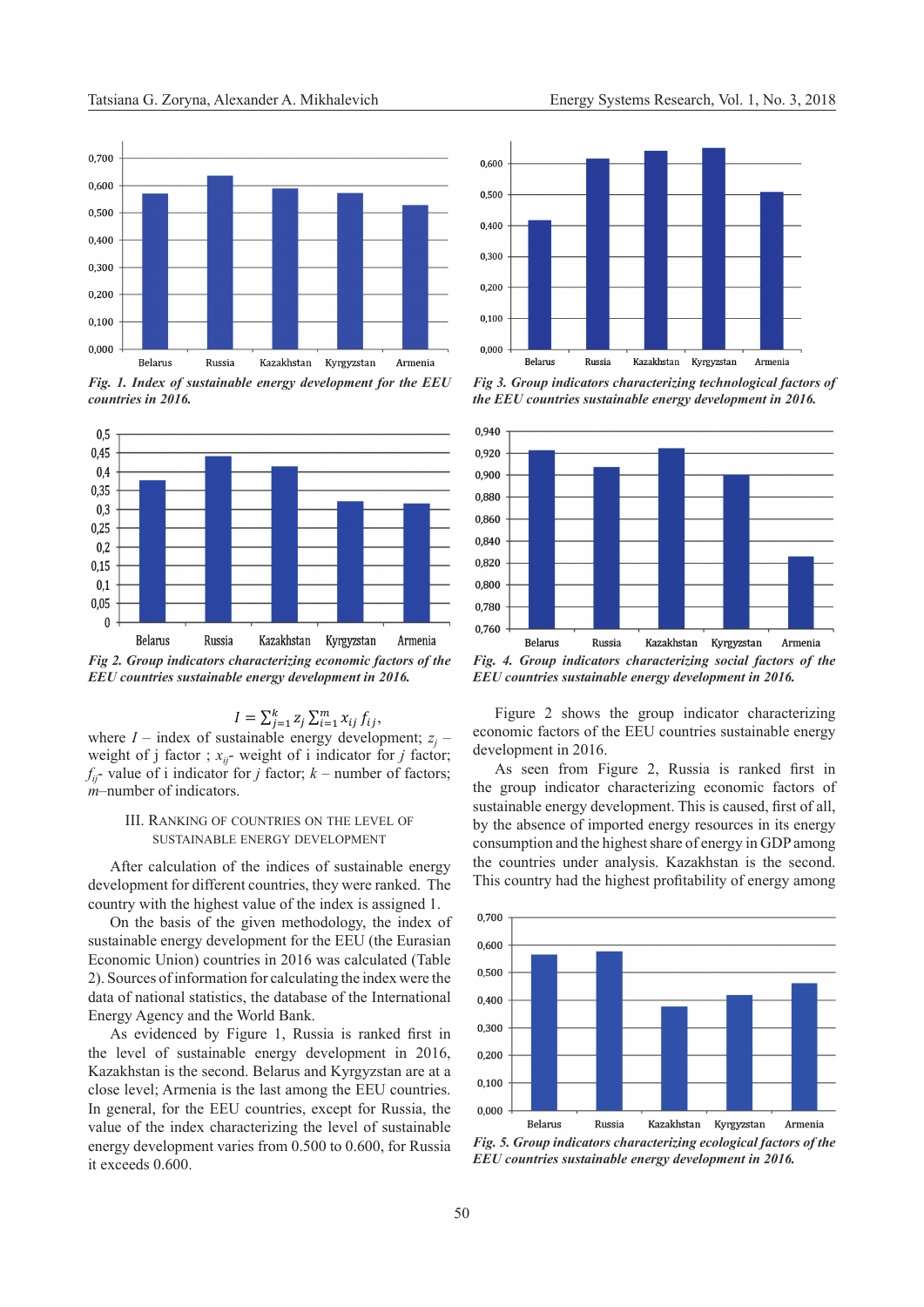the EEU countries and insignificant need to import energy resources. Armenia is ranked last owing to a low share of energy in GDP, low profitability and an insignificant share of non-dominant energy resources.

Figure 3 shows the group indicator characterizing technological factors of the EEU countries sustainable energy development in 2016.

As seen from Figure 3, Kyrgyzstan and Kazakhstan hold the leading positions in the group indicator characterizing technological factors of sustainable energy development, firstly - at the expense of a considerable amount of capacities that are not involved in the energy industry, secondly - at the expense of the share of own energy resources in the total energy consumption. Belarus is ranked last due to the lowest share of own energy resources in the total energy consumption.

Figure 4 shows the group indicator characterizing social factors of the EEU countries sustainable energy development in 2016.

As is demonstrated by Figure 4, Belarus and Kazakhstan are ranked first in the group indicator characterizing social factors of sustainable energy development in 2016, thanks to high employment rate and high availability of fuel and energy for the population. Armenia is the last due to a more considerable, than in the other examined countries, share of fuel and energy expenses in the total expenses of households.

Figure 5 shows the group indicator characterizing ecological factors of the EEU countries sustainable energy development in 2016.

It is obvious from Figure 5, that Belarus and Russia hold the leading position in the group indicator characterizing ecological factors of sustainable energy development in 2016 because of the high level of forest area in comparison with the other EEU countries and a positive coefficient of reducing energy resources consumption. Kazakhstan is ranked last in this group indicator due to the lowest level of forest area and life expectancy among the countries in question.

## IV. CONCLUSION

Thus, Russia is ranked first in the level of sustainable energy development due to the high group indicators characterizing economic and ecological factors. Kazakhstan is the second because of high economic and social factors. Kyrgyzstan is the third owing to the high group indicator of technological factors and the average level of the other group indicators. Belarus is ranked fourth because of low group indicators characterizing economic and technological factors. Armenia is the last, although it has a high technological potential. Despite the differences in group indicators, all the countries have almost the same level of sustainable energy development, consequently, we can draw a conclusion that the coordinated economic policy and operation of the common energy market will allow the EEU countries to enrich each other with their

experience in the improvement of various aspects of sustainable development.

#### **REFERENCES**

- [1] Transforming our world: the 2030 Agenda for Sustainable Development United Nations, 2015 [Online]. Available: [http://www.habarov.spb.ru/new\\_](http://www.habarov.spb.ru/new_es/exp_sys/es02/es2.htm) [es/exp\\_sys/es02/es2.htm](http://www.habarov.spb.ru/new_es/exp_sys/es02/es2.htm).
- [2] D.L. Greene, "Measuring Energy Sustainability", Chapter 20 in Linkages of Sustainability, *The MIT Press*, Cambridge, MA, pp. 354-373. 2009.
- [3] I. Dincer, "Renewable energy and sustainable development: a crucial review", *Renewable and Sustainable Energy Reviews*, no. 4, pp. 157–175, 2000.
- [4] St. Connors, "Issues in Energy and Sustainable Development", 1998.
- [5] M.V. Myasnikovich, "Energeticheskaja bezopasnost' i ustojchivoe innovacionnoe razvitie – osnova nezavisimosti strany", Belarus State Economic University [Online]. Available:https://bit.ly/2GUyKl8 (in Russian)
- [6] K. Prandecki, "Theoretical Aspects of Sustainable Energy", Energy and Environment Engineering, no. 2(4), pp. 83-90. 2014.
- [7] H. Rogall, Nachhaltige Okonomie, Okonomische Theorie und Praxis einer Nachhaltigen Entwicklung, Metropolis Verlag, 2009.
- [8] G.W. Frey, D.M. Linke, "Hydropower as a renewable and sustainable energy resource meeting global energy challenges in a reasonable way", Energy Policy, no. 30, pp. 1261–1265. 2002.
- [9] World Energy Trilemma: Time to get real the agenda for change, World Energy Council. [Online]. Available: [http://www.worldenergy.org.](http://www.worldenergy.org)
- [10] Energy Sustainability Index to Evaluate American Energy Policy, Regions for sustainable change. [Online]. Available: [http://www.rscproject.org/](http://www.rscproject.org/indicators/index.php?page=school-of-public-policy-georgia-institute-of-technology) [indicators/index.php?page=school-of-public-policy](http://www.rscproject.org/indicators/index.php?page=school-of-public-policy-georgia-institute-of-technology)[georgia-institute-of-technology.](http://www.rscproject.org/indicators/index.php?page=school-of-public-policy-georgia-institute-of-technology)
- [11] Human development report. [Online]. Available: [http://hdr.undp.org/sites/default/files/HDR2016\\_RU\\_](http://hdr.undp.org/sites/default/files/HDR2016_RU_Overview_Web.pdf) [Overview\\_Web.pdf.](http://hdr.undp.org/sites/default/files/HDR2016_RU_Overview_Web.pdf)
- [12] Vyyavlenie znanij ot ekspertov. Ekspertnoe ocenivanie kak process izmereniya. [Online]. Available: [http://](http://www.habarov.spb.ru/new_es/exp_sys/es02/es2.htm) [www.habarov.spb.ru/new\\_es/exp\\_sys/es02/es2.htm.](http://www.habarov.spb.ru/new_es/exp_sys/es02/es2.htm)